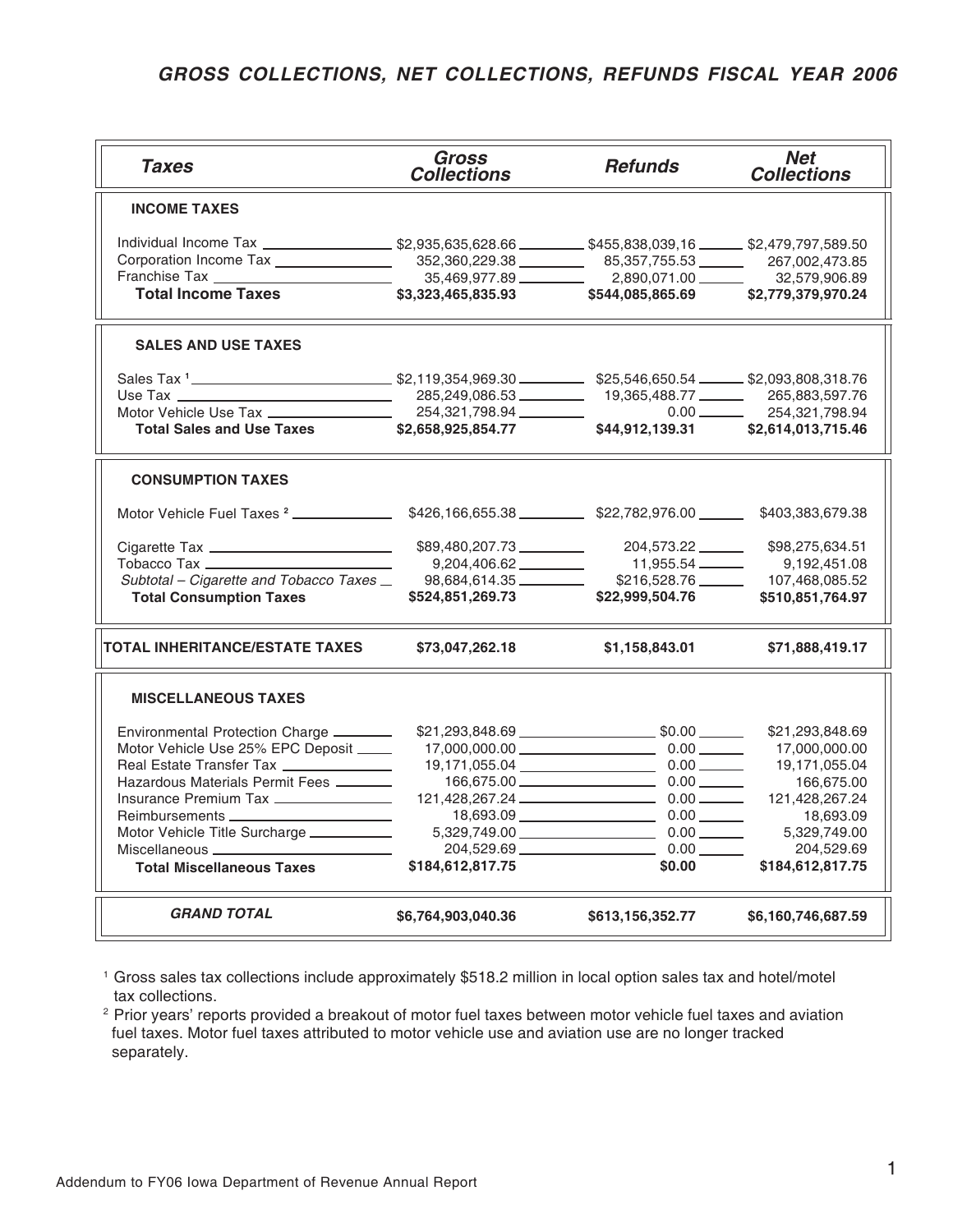## *GROSS TAX COLLECTIONS FISCAL YEARS 1996 AND 2002 - 2006*

| <b>TAXES</b>                                           | 1996               | 2002               | 2003               | 2004               | 2005               | 2006               |
|--------------------------------------------------------|--------------------|--------------------|--------------------|--------------------|--------------------|--------------------|
| Individual Income                                      | \$2,024,030,947.22 | \$2,440,436,240.96 | \$2,478,728,259.53 | \$2,665,657,317.90 | \$2,869,700,723.53 | \$2,935,635,628.66 |
| Corporation<br>Income                                  | 277,637,454.76     | 228,819,399.12     | 237,586,146.78     | 236,013,290.50     | 284,576,651.76     | 352,360,229.38     |
| Franchise                                              | 26,476,123.26      | 30,914,566.80      | 35,255,732.91      | 38,011,341.04      | 35,420,054.12      | 35,469,977.89      |
| Sales                                                  | 1,318,128,538.62   | 1,775,836,099.34   | 1,813,521,845.34   | 1,903,350,586.57   | 2,001,442,148.57   | 2,119,354,969.30   |
| Use (includes<br>Motor Vehicle Use<br>and Lease taxes) | 398,391,325.91     | 496,468,567.85     | 498,168,879.65     | 518,594,513.26     | 560,748,466.80     | 539,570,876.47     |
| <b>MV Fuel (includes</b><br><b>Aviation Fuel)</b>      | 407,038,148.15     | 412,037,338.43     | 438,527,092.29     | 487, 127, 614. 35  | 497,655,104.97     | 426, 166, 655. 38  |
| Cigarette                                              | 94,133,883.04      | 87,993,979.19      | 88,104,902.16      | 87,089,664.88      | 87,427,382.05      | 89,480,207.73      |
| <b>Tobacco Products</b>                                | 5,309,615.83       | 7,087,941.04       | 7,438,460.59       | 8,015,905.89       | 8,734,060.60       | 9,204,406.62       |
| Inheritance<br>& Estate                                | 95,885,772.87      | 100,374,243.93     | 88,137,862.17      | 80,072,311.95      | 78,393,809.05      | 73,047,262.18      |
| <b>EPC</b>                                             | 17,651,746.34      | 19,683,875.80      | 20,217,253.78      | 20,604,900.09      | 20,995,594.55      | 21,293,848.69      |
| MV 25%<br>$EPC$ Dep. <sup>1</sup>                      | 17,000,000.00      | 17,000,000.00      | 17,000,000.00      | 17,000,000.00      | 17,000,000.00      | 17,000,000.00      |
| <b>Real Estate</b><br>Transfer                         | 7,811,390.72       | 12,021,394.46      | 12,898,692.89      | 15,545,354.14      | 16,673,481.45      | 19,171,055.04      |
| Hazardous<br>Material                                  | 289,931.00         | 279,175.00         | 167,850.00         | 415,575.00         | 295,150.00         | 166,675.00         |
| Insurance<br>Premium                                   | 104,274,001.36     | 135,372,923.37     | 142,235,491.47     | 138,228,667.83     | 130,933,013.77     | 121,428,267.24     |
| Reimbursements                                         | 901,630.34         |                    | 526,152.08         | 312,629.11         | 139,063.13         | 18,693.09          |
| <b>MV Title</b><br>Surcharge                           | 5,420,830.83       |                    | 1,483,444.00       | 5,556,155.00       | 5,531,451.50       | 5,329,749.00       |
| Miscellaneous                                          | 947,294.64         |                    | 821,552.97         | -953,312.41        | 460,680.38         | 204,529.69         |
| <b>GRAND TOTAL</b>                                     | \$4,801,328,634.89 | \$5,771,681,366.06 | \$5,880,819,618.61 | \$6,220,642,515.10 | \$6,616,126,836.36 | \$6,764,903,040.36 |

<sup>1</sup> Beginning on July 1, 1995, the maximum amount of motor vehicle use tax collections available for transfer to the EPC fund was increased from \$15 million to \$17 million.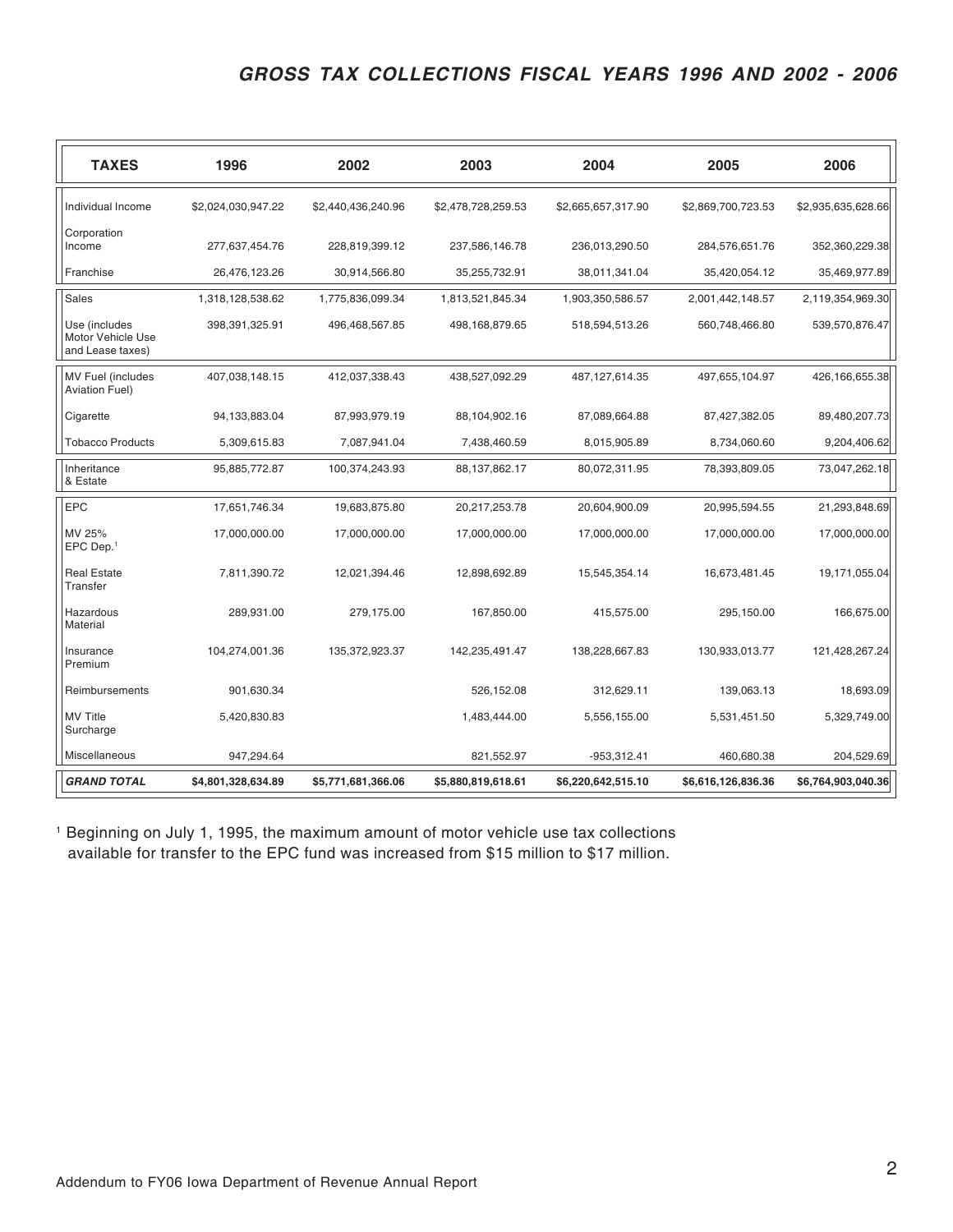## *DISTRIBUTIONS FISCAL YEAR 2006*

 $H$ otel  $/$  $M$ otel $\_\_$ 

\*Listed jurisdictions are cities unless otherwise noted.

| Anamosa  19,106.60          |  |
|-----------------------------|--|
| Ankeny  573,599.74          |  |
| Appanoose County  14,894.60 |  |
| Arnolds Park  159,200.30    |  |
|                             |  |
|                             |  |
| Bettendorf  876,853.67      |  |
| Boone  127,688.68           |  |
| Burlington  404,494.65      |  |
| Carter Lake  351,378.72     |  |
| Cedar Falls  519,865.85     |  |
| Cedar Rapids  2,430,192.38  |  |
| Centerville72,655.10        |  |
| Charles City  101,304.21    |  |
|                             |  |
|                             |  |
| Clayton County  6,982.60    |  |
| Clear Lake  232,763.70      |  |
|                             |  |
|                             |  |
|                             |  |
| Coralville  1,518,552.91    |  |
| Council Bluffs 2,112,372.71 |  |
|                             |  |
| Davenport  1,611,777.02     |  |
| De Soto  12,989.27          |  |
| Decorah  213,486.91         |  |
|                             |  |
| Des Moines  3,659,430.88    |  |
|                             |  |
| Dickinson County 55,188.30  |  |
| Dubuque  1,527,337.49       |  |
| Dyersville  62,988.45       |  |
|                             |  |

| Emmetsburg 24,420.20           |  |
|--------------------------------|--|
| Estherville  61,319.23         |  |
| Evansdale  46,965.52           |  |
| Fairfield  108,643.71          |  |
| Forest City  61,802.37         |  |
| Fort Dodge  394,176.65         |  |
| Fort Madison  159,127.64       |  |
| Franklin County 5,325.90       |  |
| Grimes 57,422.19               |  |
|                                |  |
| Guttenberg  14,735.04          |  |
| Hamilton County  18,480.00     |  |
| Hampton 33,458.35              |  |
| Harlan  15,544.13              |  |
| Ida Grove  11,596.06           |  |
| Independence  49,139.44        |  |
| Indianola 58,942.94            |  |
| lowa City  665,002.10          |  |
| lowa County  241,341.75        |  |
| lowa Falls79,449.86            |  |
| Jefferson 25,835.04            |  |
| Johnston  383,155.92           |  |
| Jones County  785.35           |  |
| Keokuk  207,620.56             |  |
| Keosauqua  18,515.21           |  |
| Knoxville  44,417.94           |  |
| Le Claire  147,601.23          |  |
| Lee County  403.20             |  |
| Le Mars  104,750.20            |  |
| Maharishi Vedic City 19,701.60 |  |
| Maquoketa  45,065.65           |  |
| Marion  145,397.00             |  |
| Marshalltown  212,989.03       |  |
| Mason City  309,057.20         |  |
| McGregor 22,251.46             |  |
| Missouri Valley 93,153.27      |  |
|                                |  |
| Mount Vernon  45,381.42        |  |
|                                |  |

| Mt. Pleasant 153,608.98       |  |
|-------------------------------|--|
| Muscatine  306,075.49         |  |
|                               |  |
| Newton  215,487.95            |  |
| Okoboji  220,781.45           |  |
| Orange City36,396.45          |  |
| Osceola  229,564.72           |  |
| Oskaloosa 79,423.45           |  |
| Ottumwa 281,220.80            |  |
|                               |  |
|                               |  |
| Pleasant Hill 63,670.60       |  |
| Polk County  244,240.08       |  |
| Sergeant Bluff 26,486.88      |  |
| Shelby County 7,784.42        |  |
| Sheldon 35,583.85             |  |
| Sioux Center  8,712.84        |  |
| Sioux City 917,755.37         |  |
| Spencer  127,323.00           |  |
| Spirit Lake80,497.70          |  |
| Storm Lake  166,665.52        |  |
| Story City 69,910.45          |  |
| Strawberry Point  1,471.65    |  |
|                               |  |
|                               |  |
| Urbandale  1,051,441.23       |  |
| Wahpeton 30,892.55            |  |
|                               |  |
| Waterloo  745,103.87          |  |
| Waverly  143,630.90           |  |
| West Bend  14,172.05          |  |
| West Des Moines  1,966,598.63 |  |
| West Union 21,585.66          |  |
| Williamsburg 57,410.70        |  |
| Windsor Heights  3,753.05     |  |
| Winterset22,824.55            |  |
|                               |  |

**TOTAL ........................... 31,950,799.70**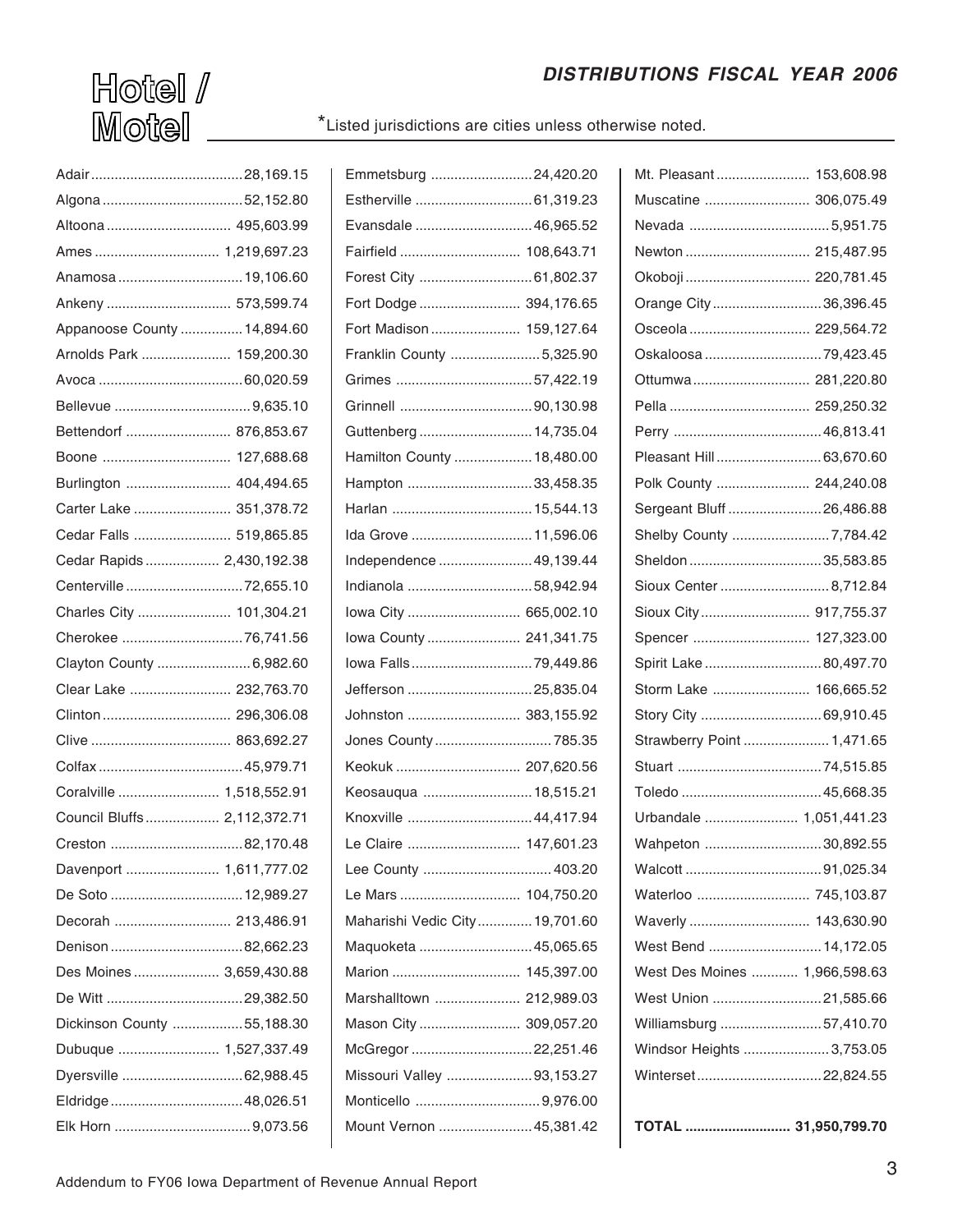## **DISTRIBUTIONS FISCAL YEAR 2006**



## **ADAIR COUNTY**

| ADAIR COUNTY TOTAL  551,838.48 |  |
|--------------------------------|--|

#### **ALLAMAKEE COUNTY**

| ALLAMAKEE COUNTY TOTAL  1,164,647.79 |  |
|--------------------------------------|--|

## **APPANOOSE COUNTY**

| APPANOOSE COUNTY TOTAL  1.121.440.50 |  |
|--------------------------------------|--|

## **AUDUBON COUNTY**

| UNINCORPORATED  205,685.52              |  |
|-----------------------------------------|--|
| <b>AUDUBON COUNTY TOTAL  396.826.41</b> |  |

#### **BENTON COUNTY**

| BENTON COUNTY TOTAL  481,797.00 |  |
|---------------------------------|--|

#### **BLACK HAWK COUNTY**

| UNINCORPORATED  2,484,998.11           |  |
|----------------------------------------|--|
|                                        |  |
| BLACK HAWK COUNTY TOTAL  15,975,404.38 |  |

## **BOONE COUNTY**

| UNINCORPORATED  767,417.57       |  |
|----------------------------------|--|
| BOONE COUNTY TOTAL  2.039.520.69 |  |

#### **BREMER COUNTY**

| UNINCORPORATED  710.004.16               |  |
|------------------------------------------|--|
|                                          |  |
| <b>BREMER COUNTY TOTAL  1.907.107.72</b> |  |

#### **BUCHANAN COUNTY**

| INDEPENDENCE  449,344.46                   |  |
|--------------------------------------------|--|
|                                            |  |
|                                            |  |
|                                            |  |
|                                            |  |
|                                            |  |
| UNINCORPORATED  754,076.49                 |  |
|                                            |  |
| <b>BUCHANAN COUNTY TOTAL  1,657,804.98</b> |  |

#### **BUENA VISTA COUNTY**

| UNINCORPORATED  655,359.30             |  |
|----------------------------------------|--|
| BUENA VISTA COUNTY TOTAL  2,027,664.22 |  |

#### **BUTLER COUNTY**

| UNINCORPORATED  377,300.11      |  |
|---------------------------------|--|
| BUTLER COUNTY TOTAL  827,017.13 |  |

#### **CARROLL COUNTY**

| CARROLL COUNTY TOTAL  2,595,050.17 |  |
|------------------------------------|--|
|                                    |  |
| UNINCORPORATED  835,503.16         |  |
|                                    |  |
|                                    |  |
|                                    |  |
|                                    |  |
|                                    |  |
|                                    |  |
|                                    |  |
|                                    |  |
|                                    |  |
|                                    |  |
|                                    |  |
|                                    |  |
|                                    |  |

#### **CASS COUNTY**

| CASS COUNTY TOTAL  1,456,874.73 |  |
|---------------------------------|--|
|                                 |  |
|                                 |  |
|                                 |  |
|                                 |  |
|                                 |  |
|                                 |  |
|                                 |  |
|                                 |  |
|                                 |  |

## **CEDAR COUNTY**

| CEDAR COUNTY TOTAL  566,775.61 |  |
|--------------------------------|--|
|                                |  |
| UNINCORPORATED  273,581.44     |  |
|                                |  |
|                                |  |
|                                |  |
|                                |  |
|                                |  |
|                                |  |
|                                |  |
|                                |  |

## **CERRO GORDO COUNTY**

| UNINCORPORATED  1,498,271.05           |  |
|----------------------------------------|--|
|                                        |  |
| CERRO GORDO COUNTY TOTAL  7.005.097.00 |  |

#### **CHEROKEE COUNTY**

| CHEROKEE COUNTY TOTAL  1,083,419.53 |  |
|-------------------------------------|--|
|                                     |  |
| UNINCORPORATED  435,548.19          |  |
|                                     |  |
|                                     |  |
|                                     |  |
|                                     |  |
|                                     |  |
|                                     |  |
|                                     |  |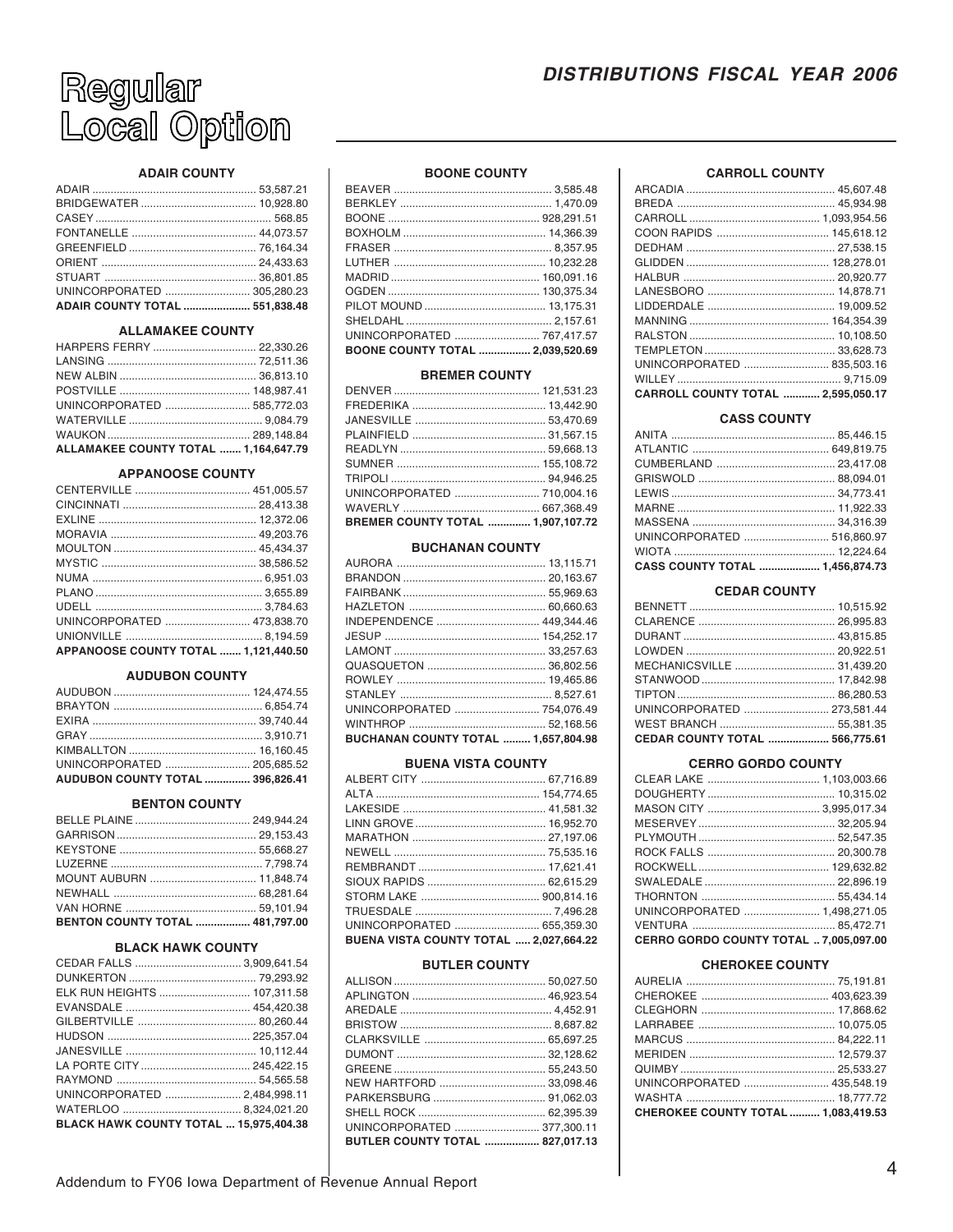## **CHICKASAW COUNTY**

| NEW HAMPTON  290,215.43              |  |
|--------------------------------------|--|
|                                      |  |
|                                      |  |
| CHICKASAW COUNTY TOTAL  1.098.309.51 |  |

## **CLARKE COUNTY**

| UNINCORPORATED  371,071.16      |  |
|---------------------------------|--|
|                                 |  |
| CLARKE COUNTY TOTAL  841,760.61 |  |

#### **CLAY COUNTY**

| UNINCORPORATED  737,409.31 |           |
|----------------------------|-----------|
|                            |           |
| CLAV COUNTY TOTAL          | 252224487 |

## **CLAYTON COUNTY**

| NORTH BUENA VISTA  6,902.46        |  |
|------------------------------------|--|
|                                    |  |
|                                    |  |
|                                    |  |
| STRAWBERRY POINT  84,474.69        |  |
| UNINCORPORATED  676,997.50         |  |
|                                    |  |
| CLAYTON COUNTY TOTAL  1,341,665.92 |  |

## **CLINTON COUNTY**

| UNINCORPORATED  1,297,084.56       |  |
|------------------------------------|--|
|                                    |  |
|                                    |  |
| CLINTON COUNTY TOTAL  5,297,583.97 |  |

#### **CRAWFORD COUNTY**

| UNINCORPORATED  537,521.99          |  |
|-------------------------------------|--|
|                                     |  |
|                                     |  |
| CRAWFORD COUNTY TOTAL  1,346,680.83 |  |

## **DAVIS COUNTY**

| UNINCORPORATED  363,614.58       |  |
|----------------------------------|--|
| DAVIS COUNTY TOTAL  563,423.39   |  |
|                                  |  |
|                                  |  |
|                                  |  |
| GARDEN GROVE  10,640.04          |  |
|                                  |  |
|                                  |  |
|                                  |  |
|                                  |  |
|                                  |  |
| UNINCORPORATED  196,459.52       |  |
|                                  |  |
|                                  |  |
| DECATUR COUNTY TOTAL  464.691.05 |  |

#### **DELAWARE COUNTY**

| UNINCORPORATED  740,774.33          |  |
|-------------------------------------|--|
| DELAWARE COUNTY TOTAL  1.376.536.07 |  |

#### **DES MOINES COUNTY**

| UNINCORPORATED  1.449.882.35                 |  |
|----------------------------------------------|--|
| WEST BURLINGTON  410,050.40                  |  |
| <b>DES MOINES COUNTY TOTAL  5.523.866.29</b> |  |

#### **DICKINSON COUNTY**

| ARNOLDS PARK  215,395.55             |  |
|--------------------------------------|--|
|                                      |  |
|                                      |  |
|                                      |  |
|                                      |  |
|                                      |  |
|                                      |  |
|                                      |  |
| UNINCORPORATED  1,088,159.86         |  |
|                                      |  |
|                                      |  |
| DICKINSON COUNTY TOTAL  3,114,777.14 |  |

#### **DUBUQUE COUNTY**

| UNINCORPORATED  2,980,771.68               |  |
|--------------------------------------------|--|
|                                            |  |
|                                            |  |
| <b>DUBUQUE COUNTY TOTAL  11,973,038.20</b> |  |

## **EMMET COUNTY**

| EMMET COUNTY TOTAL  199,401.70 |  |
|--------------------------------|--|

# **FAYETTE COUNTY**

| FAYETTE COUNTY TOTAL  1,554,952.57 |  |
|------------------------------------|--|
|                                    |  |
|                                    |  |
|                                    |  |
|                                    |  |
| UNINCORPORATED  609,019.44         |  |
|                                    |  |
|                                    |  |
|                                    |  |
|                                    |  |
|                                    |  |
|                                    |  |
|                                    |  |
|                                    |  |
|                                    |  |
|                                    |  |

 $\frac{1}{2}$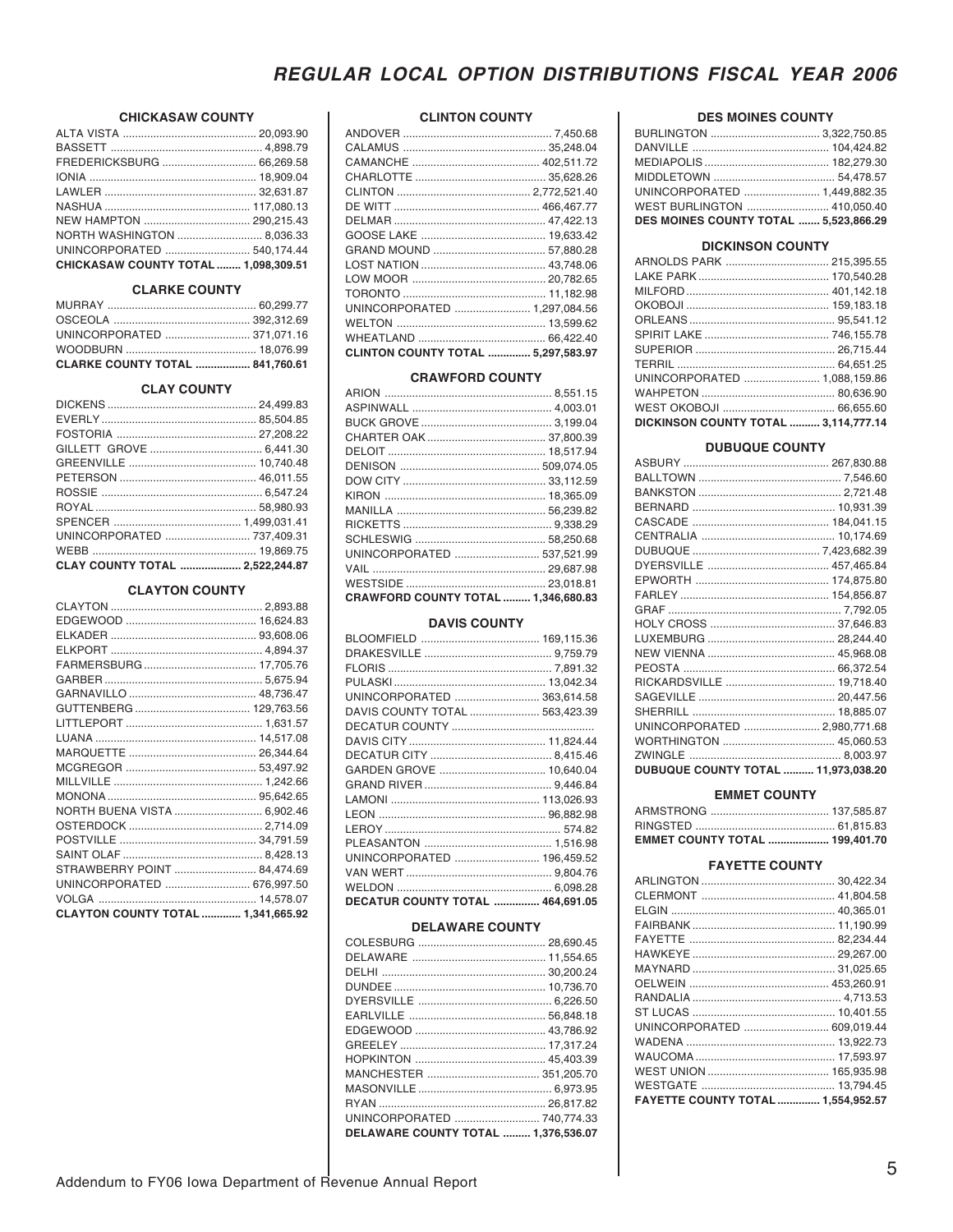## **FLOYD COUNTY**

| UNINCORPORATED  470,931.58       |  |
|----------------------------------|--|
| FLOYD COUNTY TOTAL  1,230,573.37 |  |

#### **FRANKLIN COUNTY**

| UNINCORPORATED  377.951.37              |  |
|-----------------------------------------|--|
| FRANKLIN COUNTY TOTAL  815.936.05       |  |
|                                         |  |
|                                         |  |
|                                         |  |
|                                         |  |
|                                         |  |
|                                         |  |
|                                         |  |
|                                         |  |
|                                         |  |
|                                         |  |
| UNINCORPORATED  326,937.47              |  |
| <b>FREMONT COUNTY TOTAL  785.356.12</b> |  |

#### **GREENE COUNTY**

| <b>GREENE COUNTY TOTAL  73,315.00</b> |  |
|---------------------------------------|--|

## **GRUNDY COUNTY**

| GRUNDY CENTER  161,582.58       |  |
|---------------------------------|--|
|                                 |  |
|                                 |  |
|                                 |  |
|                                 |  |
|                                 |  |
| GRUNDY COUNTY TOTAL  724,722.70 |  |

#### **GUTHRIE COUNTY**

| GUTHRIE CENTER  148,005.60                |  |
|-------------------------------------------|--|
|                                           |  |
|                                           |  |
|                                           |  |
|                                           |  |
| UNINCORPORATED  561.106.60                |  |
|                                           |  |
| <b>GUTHRIE COUNTY TOTAL  1.081.961.39</b> |  |
|                                           |  |

### **HAMILTON COUNTY**

| <b>HAMILTON COUNTY TOTAL  1,405,944.64</b> |  |
|--------------------------------------------|--|
|                                            |  |
|                                            |  |
|                                            |  |
|                                            |  |
|                                            |  |
|                                            |  |
|                                            |  |
|                                            |  |
|                                            |  |
|                                            |  |

#### **HANCOCK COUNTY**

| UNINCORPORATED  386,693.07       |  |
|----------------------------------|--|
|                                  |  |
| HANCOCK COUNTY TOTAL  860,131.29 |  |
|                                  |  |

#### **HARDIN COUNTY**

| NEW PROVIDENCE  18,218.68         |  |
|-----------------------------------|--|
|                                   |  |
|                                   |  |
| STEAMBOAT ROCK  29,448.65         |  |
| UNINCORPORATED  628,549.57        |  |
|                                   |  |
|                                   |  |
| HARDIN COUNTY TOTAL  1,847,491.73 |  |

### **HARRISON COUNTY**

| HARRISON COUNTY TOTAL  861,499.54 |  |
|-----------------------------------|--|
|                                   |  |
| UNINCORPORATED  421.366.13        |  |
|                                   |  |
|                                   |  |
|                                   |  |
|                                   |  |
| MISSOURI VALLEY  147.834.02       |  |
|                                   |  |
|                                   |  |
|                                   |  |
|                                   |  |

## **HENRY COUNTY**

| MOUNT PLEASANT  673.656.65       |  |
|----------------------------------|--|
|                                  |  |
|                                  |  |
|                                  |  |
|                                  |  |
|                                  |  |
|                                  |  |
|                                  |  |
|                                  |  |
|                                  |  |
| HENRY COUNTY TOTAL  1,800,706.79 |  |

### **HOWARD COUNTY**

| <b>HOWARD COUNTY TOTAL  824,555.05</b> |  |
|----------------------------------------|--|
| UNINCORPORATED  408.592.02             |  |
|                                        |  |
|                                        |  |
|                                        |  |
|                                        |  |
|                                        |  |
|                                        |  |

#### **HUMBOLDT COUNTY**

| UNINCORPORATED  351.055.19               |  |
|------------------------------------------|--|
| <b>HUMBOLDT COUNTY TOTAL  908,636.03</b> |  |
|                                          |  |

## **IDA COUNTY**

| IDA COUNTY TOTAL  88,857.12 |  |
|-----------------------------|--|

## **IOWA COUNTY**

| NORTH ENGLISH  106,533.19       |  |
|---------------------------------|--|
|                                 |  |
| UNINCORPORATED  1,212,216.08    |  |
|                                 |  |
| WILLIAMSBURG  299,268.98        |  |
| IOWA COUNTY TOTAL  2,072,287.32 |  |
|                                 |  |

#### **JACKSON COUNTY**

| UNINCORPORATED  701,824.63         |  |
|------------------------------------|--|
|                                    |  |
| JACKSON COUNTY TOTAL  1,488,171.41 |  |

#### **JASPER COUNTY**

| <b>JASPER COUNTY TOTAL  642.670.13</b> |  |
|----------------------------------------|--|
|                                        |  |
|                                        |  |
| OAKLAND ACRES  16,650.31               |  |
|                                        |  |
|                                        |  |
|                                        |  |
|                                        |  |
|                                        |  |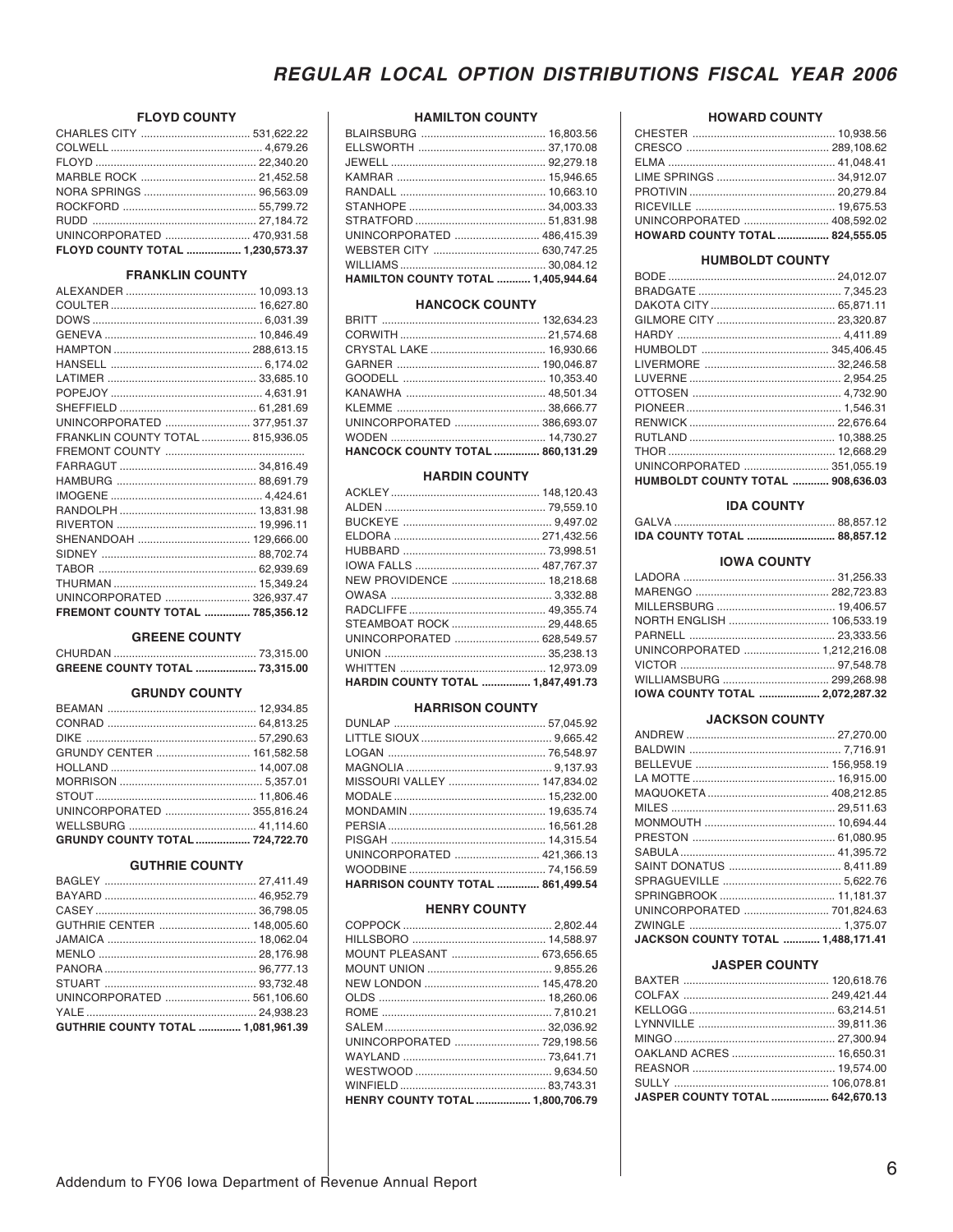## **JEFFERSON COUNTY**

| MAHARISHI VEDIC CITY  5,691.48       |  |
|--------------------------------------|--|
|                                      |  |
|                                      |  |
| UNINCORPORATED  570,824.87           |  |
| JEFFERSON COUNTY TOTAL  1,452,872.40 |  |

## **JONES COUNTY**

| <b>JONES COUNTY TOTAL  1,387,566.25</b> |  |
|-----------------------------------------|--|

#### **KEOKUK COUNTY**

| KEOKUK COUNTY TOTAL  129,091.64 |  |
|---------------------------------|--|

## **KOSSUTH COUNTY**

| UNINCORPORATED  724,282.86         |  |
|------------------------------------|--|
|                                    |  |
|                                    |  |
|                                    |  |
| KOSSUTH COUNTY TOTAL  1.595.313.79 |  |

#### **LEE COUNTY**

| FORT MADISON  1,013,590.31     |  |
|--------------------------------|--|
|                                |  |
|                                |  |
|                                |  |
|                                |  |
|                                |  |
| UNINCORPORATED  1,398,905.46   |  |
|                                |  |
| LEE COUNTY TOTAL  3,780,008.27 |  |
|                                |  |

## **LINN COUNTY**

| MOUNT VERNON  277,500.39        |  |
|---------------------------------|--|
|                                 |  |
|                                 |  |
|                                 |  |
|                                 |  |
| LINN COUNTY TOTAL  1,586,071.28 |  |
|                                 |  |

## **LUCAS COUNTY**

| <b>LUCAS COUNTY TOTAL  524,435.58</b> |  |
|---------------------------------------|--|
|                                       |  |
|                                       |  |
|                                       |  |
|                                       |  |
|                                       |  |

## **LYON COUNTY**

| UNINCORPORATED  413,725.50    |  |
|-------------------------------|--|
| LYON COUNTY TOTAL  818,024.91 |  |
|                               |  |

#### **MADISON COUNTY**

| UNINCORPORATED  522.535.66              |  |
|-----------------------------------------|--|
|                                         |  |
| <b>MADISON COUNTY TOTAL  976.237.72</b> |  |

#### **MAHASKA COUNTY**

| UNINCORPORATED  781,445.25                |
|-------------------------------------------|
| UNIVERSITY PARK  38,629.59                |
| <b>MAHASKA COUNTY TOTAL  1,942,307.51</b> |
|                                           |

## **MARION COUNTY**

| <b>MARION COUNTY TOTAL  3.073.032.53</b> |  |
|------------------------------------------|--|
| UNINCORPORATED  1,211,561.50             |  |
|                                          |  |
|                                          |  |
|                                          |  |
| MELCHER-DALLAS  108.756.47               |  |
|                                          |  |
|                                          |  |
|                                          |  |
|                                          |  |
|                                          |  |

#### **MARSHALL COUNTY**

| MARSHALLTOWN  2,625,380.54                 |  |
|--------------------------------------------|--|
|                                            |  |
|                                            |  |
|                                            |  |
|                                            |  |
| UNINCORPORATED  1.073.349.85               |  |
| <b>MARSHALL COUNTY TOTAL  4,185,941.33</b> |  |

## **MILLS COUNTY**

| UNINCORPORATED  389,359.13     |  |
|--------------------------------|--|
| MILLS COUNTY TOTAL  768.808.33 |  |

## **MITCHELL COUNTY**

| UNINCORPORATED  412.487.53        |  |
|-----------------------------------|--|
| MITCHELL COUNTY TOTAL  814,302.84 |  |

## **MONONA COUNTY**

| JNINCORPORATED  272,630.12             |  |
|----------------------------------------|--|
|                                        |  |
|                                        |  |
| <b>MONONA COUNTY TOTAL  612.963.00</b> |  |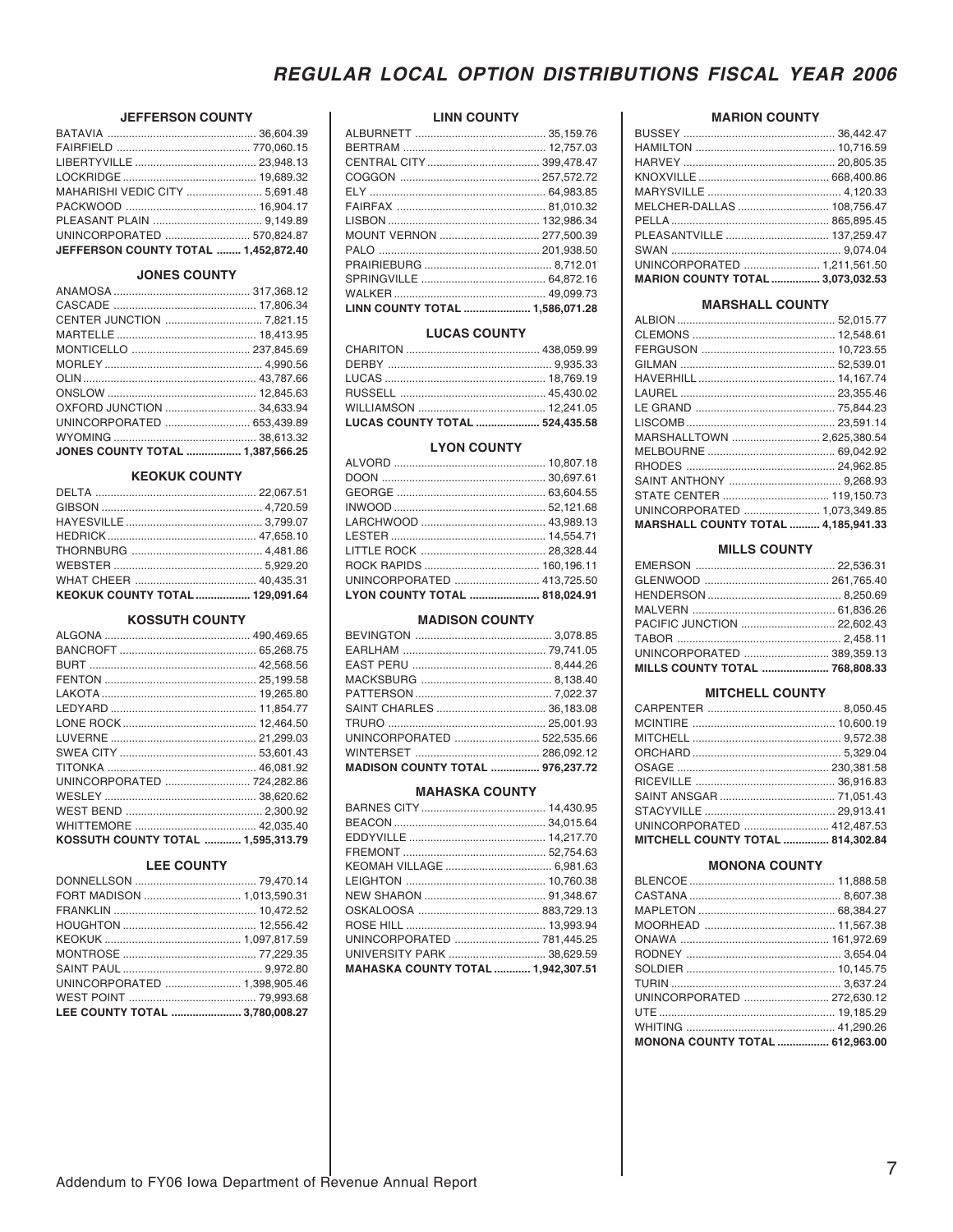## **MONROE COUNTY**

| UNINCORPORATED  347,980.07             |  |
|----------------------------------------|--|
| <b>MONROE COUNTY TOTAL  681,576.43</b> |  |

#### **MONTGOMERY COUNTY**

| UNINCORPORATED  309.468.54          |  |
|-------------------------------------|--|
|                                     |  |
| MONTGOMERY COUNTY TOTAL  939,680.47 |  |

## **MUSCATINE COUNTY**

| UNINCORPORATED  1,470,674.37                |  |
|---------------------------------------------|--|
|                                             |  |
|                                             |  |
| <b>MUSCATINE COUNTY TOTAL  4,613,203.16</b> |  |

#### **O'BRIEN COUNTY**

| O'RRIEN COLINTY TOTAL 1956 022 66 |  |
|-----------------------------------|--|

## **PAGE COUNTY**

| UNINCORPORATED  362.428.54      |  |
|---------------------------------|--|
|                                 |  |
| PAGE COUNTY TOTAL  1,237,650.30 |  |

#### PALO ALTO COUNTY

| UNINCORPORATED  312.761.11         |  |
|------------------------------------|--|
|                                    |  |
| PALO ALTO COUNTY TOTAL  799.323.43 |  |

### **PLYMOUTH COUNTY**

| UNINCORPORATED  979,699.06          |  |
|-------------------------------------|--|
|                                     |  |
| PLYMOUTH COUNTY TOTAL  2,377,541.00 |  |

## **POCAHONTAS COUNTY**

| POCAHONTAS COUNTY TOTAL  526,054.24 |  |
|-------------------------------------|--|
|                                     |  |
| UNINCORPORATED  230,983.47          |  |
|                                     |  |
|                                     |  |
|                                     |  |
|                                     |  |
|                                     |  |
|                                     |  |
|                                     |  |
|                                     |  |

#### **POLK COUNTY**

| POLK COUNTY TOTAL  1,415,497.68 |  |
|---------------------------------|--|

## POTTAWATTAMIE COUNTY

| UNINCORPORATED  2,931,575.17           |  |
|----------------------------------------|--|
|                                        |  |
| POTTAWATTAMIE CO. TOTAL  11,857,827.80 |  |

## **SAC COUNTY**

| UNINCORPORATED  176,059.92   |  |
|------------------------------|--|
|                              |  |
| SAC COUNTY TOTAL  412,306.24 |  |

## **SCOTT COUNTY**

| BETTENDORF  4,010,081.48          |  |
|-----------------------------------|--|
|                                   |  |
|                                   |  |
| DAVENPORT  13,675,753.93          |  |
|                                   |  |
|                                   |  |
|                                   |  |
|                                   |  |
|                                   |  |
|                                   |  |
|                                   |  |
|                                   |  |
|                                   |  |
| PANORAMA PARK  15,846.45          |  |
|                                   |  |
|                                   |  |
| UNINCORPORATED  3,538,028.78      |  |
|                                   |  |
| SCOTT COUNTY TOTAL  23,201,253.67 |  |

## **SHELBY COUNTY**

| UNINCORPORATED  380.846.82      |  |
|---------------------------------|--|
|                                 |  |
| SHELBY COUNTY TOTAL  874,953.78 |  |

#### **SIOUX COUNTY**

| UNINCORPORATED  1,085,446.36     |  |
|----------------------------------|--|
| SIOUX COUNTY TOTAL  3,070,730.30 |  |

#### **STORY COUNTY**

| UNINCORPORATED  1,776,197.18<br>STORY COUNTY TOTAL  9,613,157.51 |  |
|------------------------------------------------------------------|--|
|                                                                  |  |
|                                                                  |  |
|                                                                  |  |
|                                                                  |  |
|                                                                  |  |
|                                                                  |  |
|                                                                  |  |
|                                                                  |  |
|                                                                  |  |
|                                                                  |  |
|                                                                  |  |
|                                                                  |  |
|                                                                  |  |
|                                                                  |  |
|                                                                  |  |
|                                                                  |  |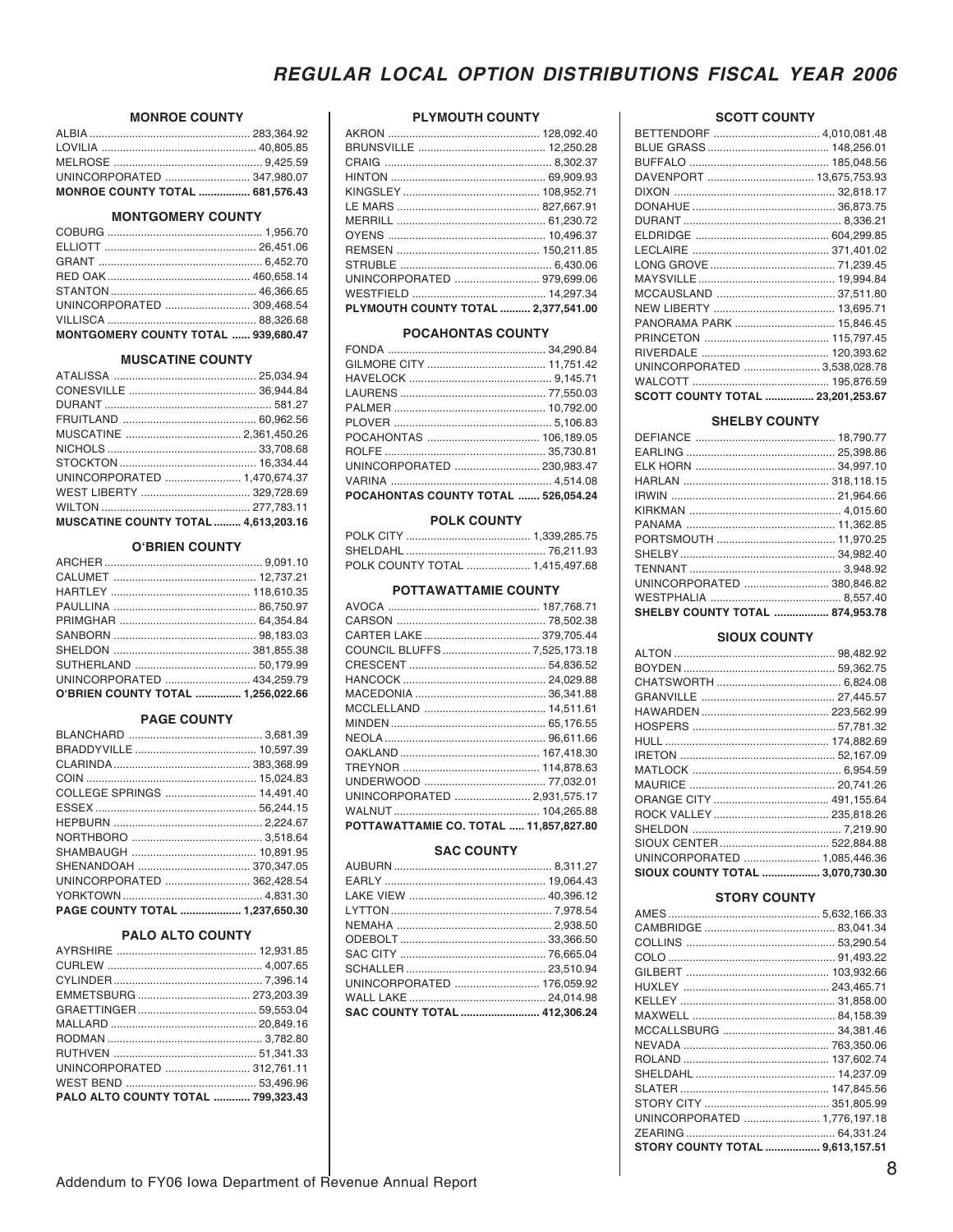## **TAMA COUNTY**

| UNINCORPORATED  491,408.92      |  |
|---------------------------------|--|
|                                 |  |
| TAMA COUNTY TOTAL  1,076,743.66 |  |

## **TAYLOR COUNTY**

| UNINCORPORATED  138,092.57             |  |
|----------------------------------------|--|
| <b>TAYLOR COUNTY TOTAL  266.193.47</b> |  |

## **UNION COUNTY**

| UNION COUNTY TOTAL  1,345,242.96 |  |
|----------------------------------|--|
| UNINCORPORATED  430.824.17       |  |
|                                  |  |
|                                  |  |
|                                  |  |
|                                  |  |
|                                  |  |
|                                  |  |
|                                  |  |

#### **VAN BUREN COUNTY**

| MOUNT STERLING  1,727.96           |  |
|------------------------------------|--|
|                                    |  |
| UNINCORPORATED  258,477.49         |  |
| VAN BUREN COUNTY TOTAL  417,399.87 |  |

#### **WAPELLO COUNTY**

| UNINCORPORATED  1.229.331.85              |  |
|-------------------------------------------|--|
| <b>WAPELLO COUNTY TOTAL  4.231.410.69</b> |  |

### **WASHINGTON COUNTY**

| CRAWFORDSVILLE  21,663.81                    |  |
|----------------------------------------------|--|
|                                              |  |
|                                              |  |
| UNINCORPORATED  813,368.52                   |  |
|                                              |  |
|                                              |  |
| WEST CHESTER  11,942.27                      |  |
| <b>WASHINGTON COUNTY TOTAL  1.883.227.34</b> |  |

#### **WEBSTER COUNTY**

| UNINCORPORATED  782,966.61                |  |
|-------------------------------------------|--|
|                                           |  |
| <b>WEBSTER COUNTY TOTAL  2,620,490.27</b> |  |

## **WINNEBAGO COUNTY**

| BUFFALO CENTER  67,260.10                 |  |
|-------------------------------------------|--|
|                                           |  |
|                                           |  |
|                                           |  |
|                                           |  |
|                                           |  |
|                                           |  |
|                                           |  |
| <b>WINNEBAGO COUNTY TOTAL  888,262.11</b> |  |

#### **WINNESHIEK COUNTY**

| UNINCORPORATED  1,169,602.15                 |  |
|----------------------------------------------|--|
| <b>WINNESHIEK COUNTY TOTAL  2.231.307.22</b> |  |

#### **WOODBURY COUNTY**

| CORRECTIONVILLE 85,629.72                   |  |
|---------------------------------------------|--|
|                                             |  |
|                                             |  |
|                                             |  |
|                                             |  |
|                                             |  |
|                                             |  |
|                                             |  |
|                                             |  |
| SERGEANT BLUFF  329.354.48                  |  |
|                                             |  |
|                                             |  |
|                                             |  |
| UNINCORPORATED  1.956.674.09                |  |
| <b>WOODBURY COUNTY TOTAL  12,859,632.38</b> |  |

### **WORTH COUNTY**

| UNINCORPORATED  262,597.97     |  |
|--------------------------------|--|
| WORTH COUNTY TOTAL  541,304.29 |  |

## **WRIGHT COUNTY**

| UNINCORPORATED  332,985.50             |  |
|----------------------------------------|--|
|                                        |  |
| <b>WRIGHT COUNTY TOTAL  963,311.46</b> |  |
|                                        |  |

## GRAND TOTAL ........... 211,438,315.91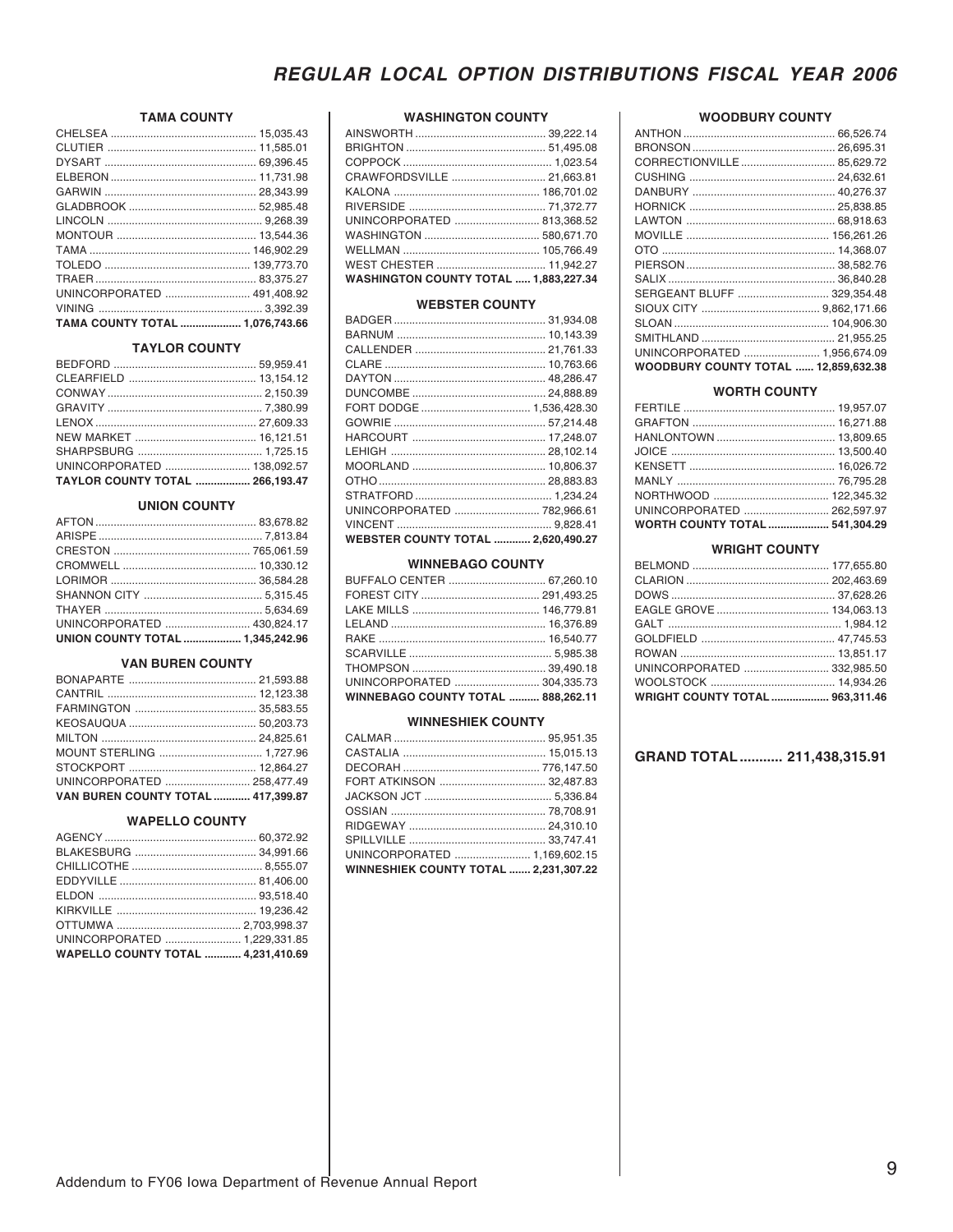

## **ADAIR COUNTY**

| ADAIR COUNTY TOTAL  700,209.37  |  |
|---------------------------------|--|
| WEST CENTRAL VALLEY  105.490.07 |  |
|                                 |  |
| NODAWAY VALLEY  401,683.50      |  |
|                                 |  |
|                                 |  |

## **ADAMS COUNTY**

| ORIENT-MACKSBURG  8,110.72     |  |
|--------------------------------|--|
|                                |  |
|                                |  |
|                                |  |
| ADAMS COUNTY TOTAL  384,140.27 |  |

#### **ALLAMAKEE COUNTY**

| ALLAMAKEE COUNTY TOTAL  1,240,541.10 |  |
|--------------------------------------|--|
|                                      |  |
|                                      |  |
| EASTERN ALLAMAKEE  247,428.39        |  |
|                                      |  |

#### **APPANOOSE COUNTY**

| APPANOOSE COUNTY TOTAL  1,095,191.54 |  |
|--------------------------------------|--|
|                                      |  |
|                                      |  |
|                                      |  |
| MOULTON-UDELL  126,264.64            |  |
|                                      |  |

#### **AUDUBON COUNTY**

| ELK HORN-KIMBALLTON  56,268.02   |  |
|----------------------------------|--|
|                                  |  |
|                                  |  |
|                                  |  |
| AUDUBON COUNTY TOTAL  594,309.37 |  |

## **BENTON COUNTY**

| CENTER POINT-URBANA  204,035.16   |  |
|-----------------------------------|--|
|                                   |  |
|                                   |  |
|                                   |  |
| VINTON-SHELLSBURG  995,893.21     |  |
| BENTON COUNTY TOTAL  2,541,892.59 |  |

#### **BLACK HAWK COUNTY**

| DIKE-NEW HARTFORD  18,991.94                  |  |
|-----------------------------------------------|--|
|                                               |  |
| GLADBROOK-REINBECK  27,122.20                 |  |
|                                               |  |
|                                               |  |
|                                               |  |
|                                               |  |
|                                               |  |
| WAVERLY-SHELL ROCK  1.894.30                  |  |
| JESUP COMMUNITY  92,212.28                    |  |
| <b>BLACK HAWK COUNTY TOTAL  15.973.018.78</b> |  |

#### **BOONE COUNTY**

| SOUTHEAST WEBSTER GRAND  84,248.52 |  |
|------------------------------------|--|
|                                    |  |
|                                    |  |
|                                    |  |
|                                    |  |
|                                    |  |
|                                    |  |
| SOUTH HAMILTON  1,507.86           |  |
|                                    |  |
| WOODWARD-GRANGER  31,143.32        |  |
|                                    |  |
|                                    |  |
|                                    |  |
|                                    |  |
| BOONE COUNTY TOTAL  2,250,251.01   |  |
|                                    |  |

## **BREMER COUNTY**

| WAPSIE VALLEY  135,854.44         |  |
|-----------------------------------|--|
| WAVERLY-SHELL ROCK  795,054.71    |  |
| NASHUA-PLAINFIELD  105,996.60     |  |
|                                   |  |
| BREMER COUNTY TOTAL  1,931,671.37 |  |

#### **BUCHANAN COUNTY**

| EAST BUCHANAN  295,941.66           |  |
|-------------------------------------|--|
| INDEPENDENCE  763,221.25            |  |
|                                     |  |
|                                     |  |
|                                     |  |
| WAPSIE VALLEY  132,307.23           |  |
| WEST DELAWARE COUNTY  3,013.20      |  |
| JESUP COMMUNITY  361,030.52         |  |
|                                     |  |
| BUCHANAN COUNTY TOTAL  1,826,310.50 |  |

#### **BUENA VISTA COUNTY**

| ALBERT CITY-TRUESDALE  142,140.49      |  |
|----------------------------------------|--|
|                                        |  |
|                                        |  |
| LAURENS-MARATHON  60,951.04            |  |
| SCHALLER-CRESTLAND  1,150.66           |  |
| SIOUX CENTRAL  184,575.09              |  |
|                                        |  |
| STORM LAKE  1,087,617.65               |  |
| NEWELL-FONDA  164,680.26               |  |
| GALVA-HOLSTEIN  2,874.64               |  |
| BUENA VISTA COUNTY TOTAL  1,997,674.03 |  |

#### **BUTLER COUNTY**

| ALLISON-BRISTOW  161,200.32       |  |
|-----------------------------------|--|
| APLINGTON PARKERSBURG  373.599.28 |  |
| DIKE-NEW HARTFORD  129,873.05     |  |
| WAVERLY-SHELL ROCK  140,467.71    |  |
| CLARKSVILLE COMM  170,070.99      |  |
|                                   |  |
| HAMPTON-DUMONT  101,890.25        |  |
| NASHUA-PLAINFIELD  22.302.75      |  |
| BUTLER COUNTY TOTAL  1,261,111.64 |  |

#### **CALHOUN COUNTY**

| MANSON-NW WEBSTER  215,492.02           |  |
|-----------------------------------------|--|
| POMEROY-PALMER  71,577.23               |  |
|                                         |  |
| ROCKWELL CITY-LYTTON  239,925.71        |  |
|                                         |  |
| SOUTHERN CAL  257,313.33                |  |
| <b>CALHOUN COUNTY TOTAL  867,950.03</b> |  |
|                                         |  |

## **CARROLL COUNTY**

| CARROLL COUNTY TOTAL  867,274.28 |  |
|----------------------------------|--|
|                                  |  |
|                                  |  |
| GLIDDEN-RALSTON  108,531.57      |  |
|                                  |  |
|                                  |  |
|                                  |  |
| WALL LAKE VIEW AUBURN  1,725.00  |  |

### **CASS COUNTY**

| <b>CASS COUNTY TOTAL  1.386.603.42</b> |  |
|----------------------------------------|--|
|                                        |  |
|                                        |  |
|                                        |  |
|                                        |  |
|                                        |  |
|                                        |  |

#### **CEDAR COUNTY**

| CEDAR COUNTY TOTAL  1.659.338.96 |  |
|----------------------------------|--|

#### **CERRO GORDO COUNTY**

| NORA SPRINGS-ROCK FALLS  100,579.81    |  |
|----------------------------------------|--|
| RUDD-ROCKFORD-MARBLE  22,981.21        |  |
|                                        |  |
|                                        |  |
|                                        |  |
| MESERVEY-THORNTON  152,079.45          |  |
| NORTH CENTRAL  114,891.93              |  |
| ROCKWELL-SWALEDALE  408,808.75         |  |
| SHEFFIELD-CHAPIN  34,775.12            |  |
|                                        |  |
| CERRO GORDO COUNTY TOTAL  7,053,777.86 |  |

#### **CHEROKEE COUNTY**

| MARCUS-MERIDEN-CLEGHORN  274,393.87 |  |
|-------------------------------------|--|
|                                     |  |
|                                     |  |
|                                     |  |
| KINGSLEY-PIERSON  3,548.06          |  |
|                                     |  |
|                                     |  |
|                                     |  |
| CHEROKEE COUNTY TOTAL  1,117,853.38 |  |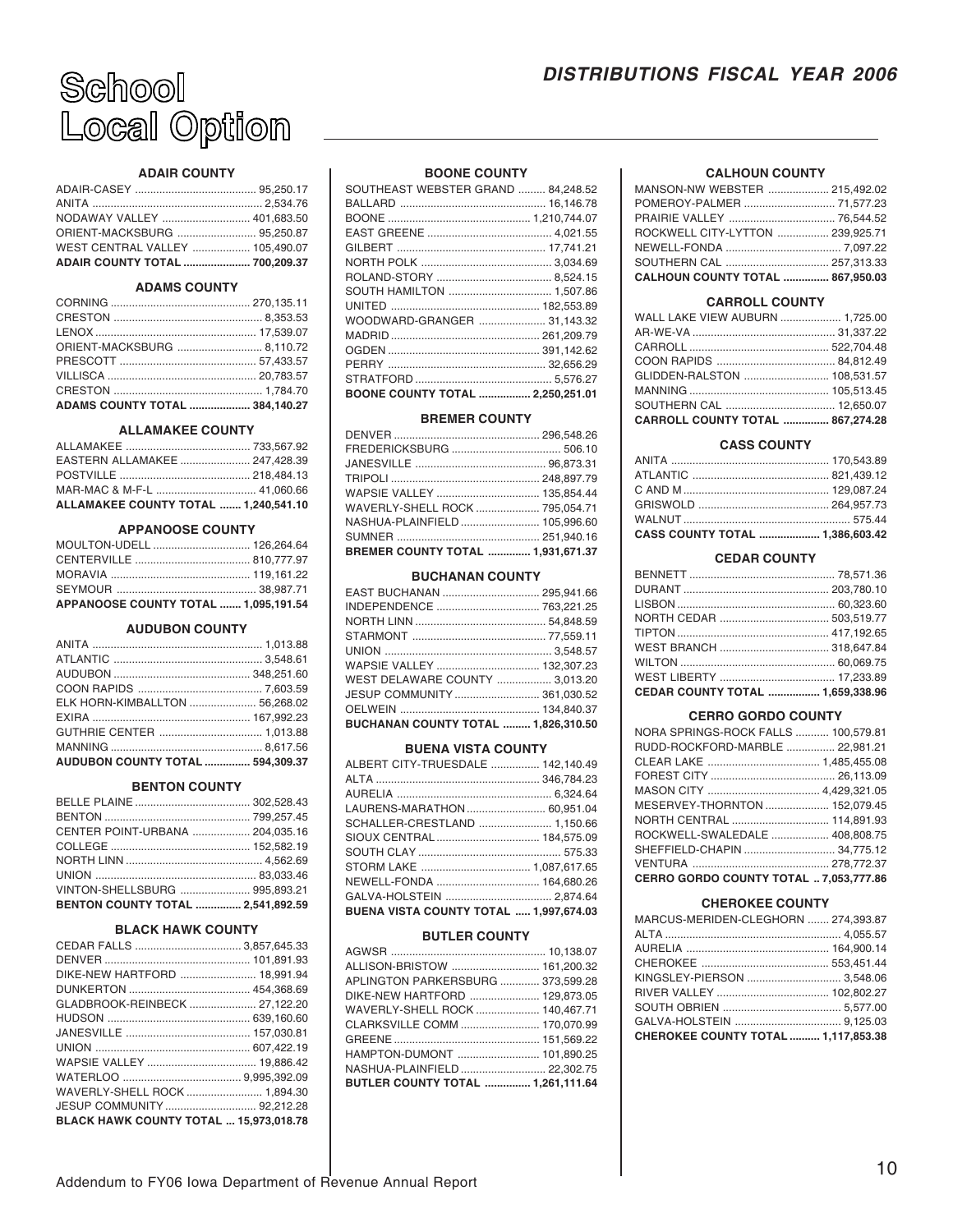## **CHICKASAW COUNTY**

| FREDERICKSBURG  156,504.98           |  |
|--------------------------------------|--|
| HOWARD-WINNESHIEK  6,868.73          |  |
|                                      |  |
| NASHUA-PLAINFIELD  241.995.95        |  |
|                                      |  |
|                                      |  |
| CHICKASAW COUNTY TOTAL  1,105,362.69 |  |

### **CLARKE COUNTY**

| CLARKE COUNTY TOTAL  864,968.78 |  |
|---------------------------------|--|

## **CLAY COUNTY**

| CLAY CENTRAL-EVERLY  241,270.96 |  |
|---------------------------------|--|
|                                 |  |
| RUTHVEN-AYRSHIRE  11,547.74     |  |
|                                 |  |
|                                 |  |
|                                 |  |
|                                 |  |
|                                 |  |
| CLAY COUNTY TOTAL  1,427,231.89 |  |

## **CLAYTON COUNTY**

| CLAYTON RIDGE  275,774.83          |  |
|------------------------------------|--|
| EDGEWOOD-COLESBURG  134,644.84     |  |
|                                    |  |
|                                    |  |
|                                    |  |
| WESTERN DUBUQUE  486.28            |  |
|                                    |  |
|                                    |  |
| CLAYTON COUNTY TOTAL  1,521,873.84 |  |

#### **CLINTON COUNTY**

| CALAMUS-WHEATLAND  324,372.25      |  |
|------------------------------------|--|
|                                    |  |
|                                    |  |
| CENTRAL CLINTON  1,056,649.74      |  |
|                                    |  |
|                                    |  |
|                                    |  |
|                                    |  |
|                                    |  |
|                                    |  |
|                                    |  |
| CLINTON COUNTY TOTAL  5,700,742.57 |  |

## **CRAWFORD COUNTY**

| BATTLE CREEK & IDA GROVE  2,028.35  |  |
|-------------------------------------|--|
| WALL LAKE VIEW AUBURN  5,069.29     |  |
|                                     |  |
| BOYER VALLEY  107,972.74            |  |
|                                     |  |
|                                     |  |
|                                     |  |
|                                     |  |
|                                     |  |
|                                     |  |
|                                     |  |
| CRAWFORD COUNTY TOTAL  1,643,720.90 |  |

## **DALLAS COUNTY**

| ADEL-DESOTO-MINBURN  1,216,021.30 |  |
|-----------------------------------|--|
| DALLAS CENTER-GRIMES  382,181.91  |  |
|                                   |  |
|                                   |  |
|                                   |  |
| WEST CENTRAL VALLEY  367,841.08   |  |
| WOODWARD-GRANGER  468,690.85      |  |
|                                   |  |
|                                   |  |
|                                   |  |
| WEST DES MOINES  124,320.34       |  |
| DALLAS COUNTY TOTAL  8,284,708.97 |  |

## **DAVIS COUNTY**

| EDDYVILLE-BLAKESBURG  1,013.72   |  |
|----------------------------------|--|
|                                  |  |
|                                  |  |
|                                  |  |
| DAVIS COUNTY TOTAL  637,556.58   |  |
|                                  |  |
| CENTRAL DECATUR  380,191.15      |  |
|                                  |  |
|                                  |  |
|                                  |  |
|                                  |  |
|                                  |  |
|                                  |  |
| DECATUR COUNTY TOTAL  671,352.38 |  |

#### **DELAWARE COUNTY**

| EDGEWOOD-COLESBURG  125,431.22      |  |
|-------------------------------------|--|
| MAQUOKETA VALLEY  453,173.65        |  |
|                                     |  |
|                                     |  |
|                                     |  |
| WEST DELAWARE COUNTY  834.141.37    |  |
| WESTERN DUBUQUE  59,172.03          |  |
| DELAWARE COUNTY TOTAL  1,539,003.97 |  |

#### **DES MOINES COUNTY**

| WINFIELD-MT UNION  5,933.20           |  |
|---------------------------------------|--|
|                                       |  |
|                                       |  |
|                                       |  |
|                                       |  |
|                                       |  |
|                                       |  |
|                                       |  |
|                                       |  |
| WEST BURLINGTON  423,844.97           |  |
| DES MOINES COUNTY TOTAL  5,555,416.77 |  |

#### **DICKINSON COUNTY**

| ESTHERVILLE LINCOLN  38,322.31       |  |
|--------------------------------------|--|
| CLAY CENTRAL-EVERLY  7,185.05        |  |
| HARRIS-LAKE PARK 269,445.45          |  |
|                                      |  |
|                                      |  |
|                                      |  |
| DICKINSON COUNTY TOTAL  3,113,104.80 |  |

#### **DUBUQUE COUNTY**

| <b>DUBUQUE COUNTY TOTAL  11,946,825.36</b> |  |
|--------------------------------------------|--|

## **EMMET COUNTY**

| EMMET COUNTY TOTAL  878,989.67  |  |
|---------------------------------|--|
|                                 |  |
|                                 |  |
| ARMSTRONG-RINGSTED  180,461.84  |  |
| ESTHERVILLE LINCOLN  684,334.77 |  |

## **FAYETTE COUNTY**

| NORTH FAYETTE COUNTY  518,372.42   |  |
|------------------------------------|--|
|                                    |  |
|                                    |  |
| TURKEY VALLEY  74,516.69           |  |
|                                    |  |
|                                    |  |
|                                    |  |
|                                    |  |
| WEST CENTRAL  176,052.66           |  |
| FAYETTE COUNTY TOTAL  1,863,522.87 |  |
|                                    |  |

## **FLOYD COUNTY**

| NORA SPRINGS-ROCK FALLS  159,882.80 |  |
|-------------------------------------|--|
| RUDD-ROCKFORD-MARBLE  299,945.41    |  |
|                                     |  |
|                                     |  |
| NASHUA-PLAINFIELD  31,936.09        |  |
|                                     |  |
| FLOYD COUNTY TOTAL  1,322,405.55    |  |
|                                     |  |

#### **FRANKLIN COUNTY**

| MESERVEY-THORNTON  12,166.15      |  |
|-----------------------------------|--|
| SHEFFIELD-CHAPIN  155,268.90      |  |
| HAMPTON-DUMONT  520,960.93        |  |
| FRANKLIN COUNTY TOTAL  927,509.83 |  |
|                                   |  |

## **FREMONT COUNTY**

| FREMONT COUNTY TOTAL  577,103.11 |  |
|----------------------------------|--|
|                                  |  |
|                                  |  |
|                                  |  |
| FREMONT-MILLS  219,000.05        |  |
|                                  |  |

#### **GREENE COUNTY**

| GLIDDEN-RALSTON  4,561.78       |  |
|---------------------------------|--|
| JEFFERSON-SCRANTON  567,593.51  |  |
|                                 |  |
| PATON-CHURDAN  118.415.40       |  |
|                                 |  |
|                                 |  |
| GREENE COUNTY TOTAL  931,356.04 |  |
|                                 |  |

#### **GRUNDY COUNTY**

| APLINGTON PARKERSBURG  34,470.76 |  |
|----------------------------------|--|
| DIKE-NEW HARTFORD  269,378.70    |  |
| ELDORA-NEW PROVID  6,589.59      |  |
| GLADBROOK-REINBECK  199,423.84   |  |
|                                  |  |
|                                  |  |
| GRUNDY COUNTY TOTAL 1,117,257.93 |  |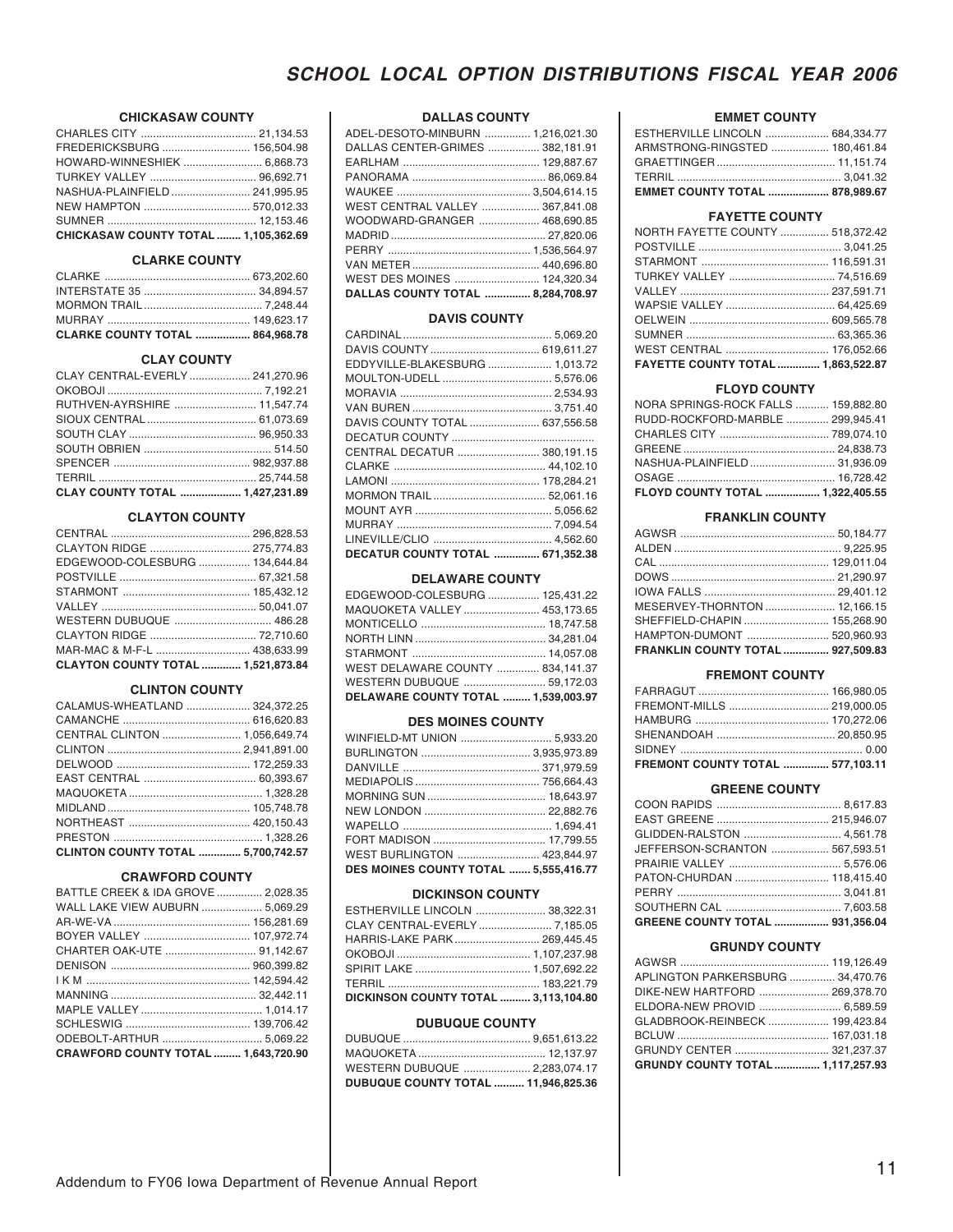## **GUTHRIE COUNTY**

| GUTHRIE COUNTY TOTAL  496,118.68 |  |
|----------------------------------|--|
| WEST CENTRAL VALLEY  92.334.66   |  |
|                                  |  |
| GUTHRIE CENTER  133.648.41       |  |
|                                  |  |
|                                  |  |

## **HAMILTON COUNTY**

| HUBBARD-RADCLIFFE  15,208.40               |  |
|--------------------------------------------|--|
| NORTHEAST HAMILTON  158,515.37             |  |
|                                            |  |
|                                            |  |
|                                            |  |
|                                            |  |
| <b>HAMILTON COUNTY TOTAL  1,441,691.05</b> |  |

## **HANCOCK COUNTY**

| BELMOND-KLEMME  88,507.81          |  |
|------------------------------------|--|
|                                    |  |
| GARNER-HAYFIELD  412,172.97        |  |
| MESERVEY-THORNTON  3,041.02        |  |
|                                    |  |
| WEST HANCOCK  324,426.47           |  |
| WODEN-CRYSTAL LAKE  74,415.84      |  |
|                                    |  |
|                                    |  |
| HANCOCK COUNTY TOTAL  1,050,076.76 |  |

## **HARDIN COUNTY**

| ELDORA-NEW PROVID  372,943.01            |  |
|------------------------------------------|--|
| HUBBARD-RADCLIFFE  262,371.11            |  |
|                                          |  |
|                                          |  |
|                                          |  |
| <b>HARDIN COUNTY TOTAL  1.737.349.93</b> |  |

## **HARRISON COUNTY**

| BOYER VALLEY  125,385.00                   |  |
|--------------------------------------------|--|
| LOGAN-MAGNOLIA  339,614.25                 |  |
| MISSOURI VALLEY  413,401.23                |  |
|                                            |  |
| WEST HARRISON  244,975.65                  |  |
|                                            |  |
|                                            |  |
| <b>HARRISON COUNTY TOTAL  1,502,984.24</b> |  |

#### **HENRY COUNTY**

| WINFIELD-MT UNION  162,144.84    |  |
|----------------------------------|--|
|                                  |  |
|                                  |  |
| MOUNT PLEASANT  1,094,872.85     |  |
|                                  |  |
|                                  |  |
| HENRY COUNTY TOTAL  1,780,950.00 |  |

#### **HOWARD COUNTY**

| HOWARD-WINNESHIEK  676,900.21   |  |
|---------------------------------|--|
|                                 |  |
| TURKEY VALLEY  19,329.43        |  |
|                                 |  |
| HOWARD COUNTY TOTAL  825,198.23 |  |

#### **HUMBOLDT COUNTY**

| GILMORE CITY-BRADGATE  51,235.73  |
|-----------------------------------|
| CLARION-GOLDFIELD  6,611.40       |
|                                   |
|                                   |
|                                   |
|                                   |
| WEST BEND - MALLARD  11,569.07    |
| HUMBOLDT COUNTY TOTAL  891,505.64 |
|                                   |

## **IDA COUNTY**

| BATTLE CREEK & IDA GROVE  373,494.38 |  |
|--------------------------------------|--|
|                                      |  |
|                                      |  |
| SCHALLER-CRESTLAND  2,534.60         |  |
|                                      |  |
| ODEBOLT-ARTHUR  38,271.72            |  |
| GALVA-HOLSTEIN  249,909.17           |  |
| IDA COUNTY TOTAL  681,614.49         |  |

#### **IOWA COUNTY**

| DEEP RIVER-MILLERSBURG  36,511.89 |
|-----------------------------------|
|                                   |
|                                   |
| CLEAR CREEK - AMANA  98,036.70    |
| ENGLISH VALLEYS  73,513.03        |
|                                   |
|                                   |
|                                   |
| WILLIAMSBURG  324,843.91          |
| IOWA VALLEY COMM  192,364.84      |
| IOWA COUNTY TOTAL  852,344.76     |
|                                   |

## **JACKSON COUNTY**

| EAST CENTRAL  160,693.58           |
|------------------------------------|
|                                    |
|                                    |
|                                    |
| WESTERN DUBUQUE  43,088.18         |
| JACKSON COUNTY TOTAL  1,704,772.75 |
|                                    |

## **JASPER COUNTY**

| BONDURANT-FARRAR  3,041.14        |  |
|-----------------------------------|--|
|                                   |  |
|                                   |  |
| GRINNELL-NEWBURG  97,329.35       |  |
| LYNNVILLE-SULLY  220,054.31       |  |
|                                   |  |
| PRAIRIE CITY-MONROE  452,171.93   |  |
| COLFAX-MINGO  456,738.38          |  |
|                                   |  |
|                                   |  |
|                                   |  |
| JASPER COUNTY TOTAL  3,164,564.23 |  |

#### **JEFFERSON COUNTY**

| JEFFERSON COUNTY TOTAL  659,577.97 |  |
|------------------------------------|--|
|                                    |  |
|                                    |  |
| MOUNT PLEASANT  1,437.22           |  |
|                                    |  |
|                                    |  |
|                                    |  |

### **JONES COUNTY**

| <b>JONES COUNTY TOTAL  1,597,651.71</b> |  |
|-----------------------------------------|--|
|                                         |  |
| WESTERN DUBUQUE  60,830.62              |  |
|                                         |  |
|                                         |  |
|                                         |  |
|                                         |  |
|                                         |  |
|                                         |  |

### **KEOKUK COUNTY**

| KEOKUK COUNTY TOTAL  890,503.06 |  |
|---------------------------------|--|
|                                 |  |
|                                 |  |
|                                 |  |
|                                 |  |
|                                 |  |
| ENGLISH VALLEYS  99,761.28      |  |

## **KOSSUTH COUNTY**

| ARMSTRONG-RINGSTED  10,349.82      |  |
|------------------------------------|--|
|                                    |  |
|                                    |  |
| NORTH KOSSUTH  205,160.17          |  |
|                                    |  |
| WEST BEND - MALLARD  35,707.07     |  |
| CORWITH-WESLEY  69,632.79          |  |
|                                    |  |
| KOSSUTH COUNTY TOTAL  1,403,745.22 |  |

#### **LEE COUNTY**

| <b>LEE COUNTY TOTAL  3,776,893.97</b> |  |
|---------------------------------------|--|
| MOUNT PLEASANT  3,863.76              |  |
|                                       |  |
|                                       |  |
| FORT MADISON  1,561,806.09            |  |
|                                       |  |

### **LOUISA COUNTY**

| WINFIELD-MT UNION  21,797.41      |  |
|-----------------------------------|--|
|                                   |  |
|                                   |  |
| LOUISA-MUSCATINE  239,164.24      |  |
|                                   |  |
|                                   |  |
| LOUISA COUNTY TOTAL  1,246,562.60 |  |

#### **LUCAS COUNTY**

| LUCAS COUNTY TOTAL  894,460.29 |  |
|--------------------------------|--|
| SOUTHEAST WARREN  9,631.57     |  |
|                                |  |
|                                |  |
|                                |  |

## **LYON COUNTY**

| <b>LYON COUNTY TOTAL  997,506.74</b> |  |
|--------------------------------------|--|
|                                      |  |
|                                      |  |
|                                      |  |
| CENTRAL LYON  351,484.38             |  |
|                                      |  |
| GEORGE-LITTLE ROCK  246,705.70       |  |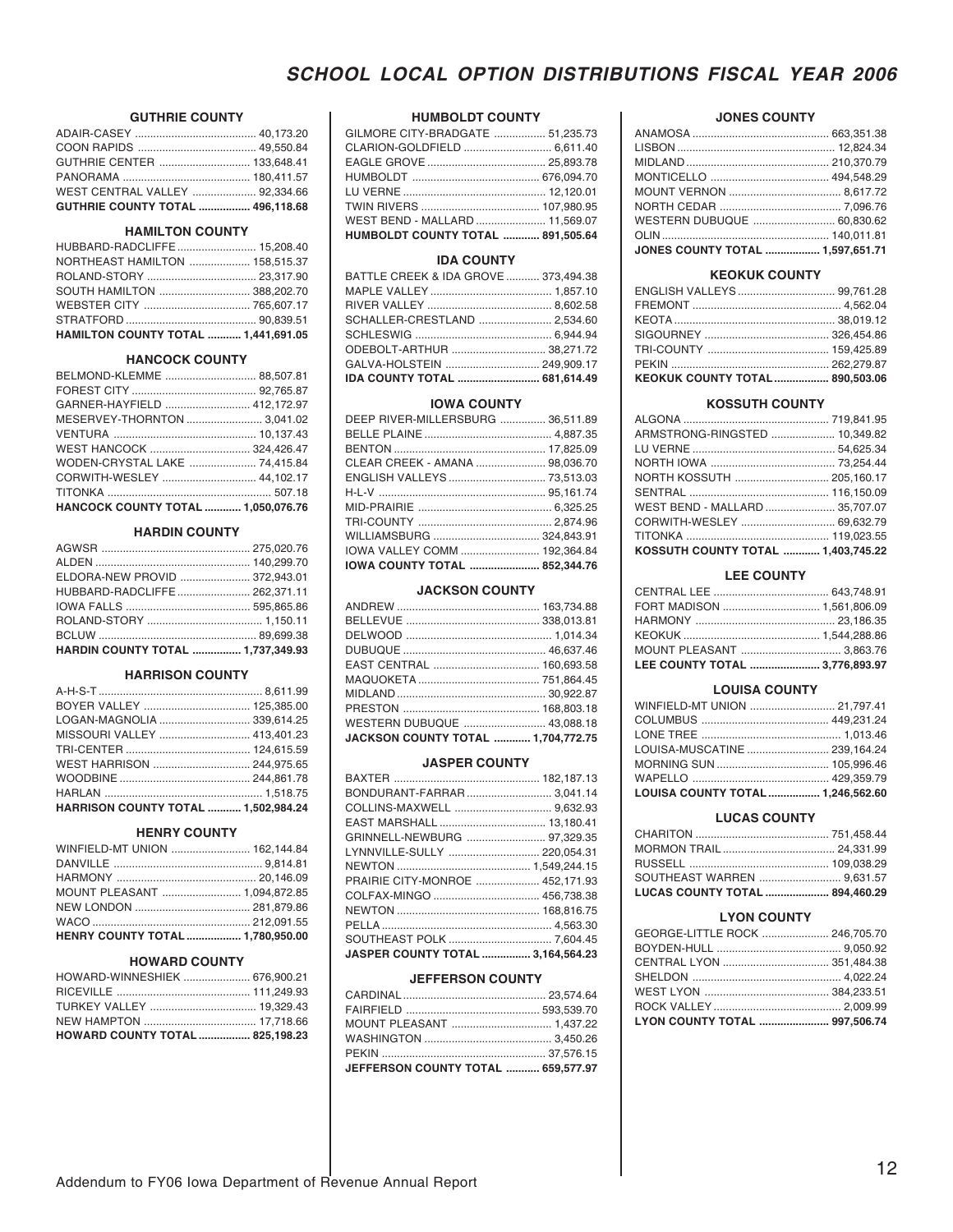## **MADISON COUNTY**

| ADEL-DESOTO-MINBURN  8,110.08             |  |
|-------------------------------------------|--|
|                                           |  |
|                                           |  |
|                                           |  |
| MARTENSDALE-ST MARYS  33.456.05           |  |
| ORIENT-MACKSBURG  40,452.39               |  |
|                                           |  |
|                                           |  |
| <b>MADISON COUNTY TOTAL  1.420.578.61</b> |  |

#### **MAHASKA COUNTY**

| EDDYVILLE-BLAKESBURG  94,850.24    |  |
|------------------------------------|--|
|                                    |  |
| LYNNVILLE-SULLY  1,083.60          |  |
| NORTH MAHASKA  296,786.89          |  |
|                                    |  |
|                                    |  |
|                                    |  |
|                                    |  |
| MAHASKA COUNTY TOTAL  1,941,941.26 |  |

#### **MARION COUNTY**

| MELCHER-DALLAS  230,163.87               |  |
|------------------------------------------|--|
|                                          |  |
|                                          |  |
|                                          |  |
|                                          |  |
|                                          |  |
| <b>MARION COUNTY TOTAL  3,065,377.51</b> |  |

## **MARSHALL COUNTY**

| COLLINS-MAXWELL  2,301.82                  |  |
|--------------------------------------------|--|
|                                            |  |
| EAST MARSHALL  388,468.80                  |  |
| G M G …………………………………………… 97,232.90          |  |
| GLADBROOK-REINBECK  1,148.88               |  |
| MARSHALLTOWN  2,989,183.98                 |  |
| WEST MARSHALL  493,979.34                  |  |
|                                            |  |
| <b>MARSHALL COUNTY TOTAL  4.059.659.31</b> |  |

#### **MILLS COUNTY**

| MILLS COUNTY TOTAL  1,391,028.70 |  |
|----------------------------------|--|

#### **MITCHELL COUNTY**

| NORA SPRINGS-ROCK FALLS  6,234.76 |  |
|-----------------------------------|--|
| RUDD-ROCKFORD-MARBLE  507.18      |  |
|                                   |  |
|                                   |  |
|                                   |  |
| MITCHELL COUNTY TOTAL  910,583.32 |  |

#### **MONONA COUNTY**

| MONONA COUNTY TOTAL  840,020.81 |  |
|---------------------------------|--|
|                                 |  |
|                                 |  |
|                                 |  |
| WEST HARRISON  25,853.32        |  |
|                                 |  |
|                                 |  |
|                                 |  |

#### **MONROE COUNTY**

| <b>MONROE COUNTY TOTAL  726,715.65</b> |  |
|----------------------------------------|--|
|                                        |  |
|                                        |  |
| EDDYVILLE-BLAKESBURG  27,474.94        |  |

#### **MONTGOMERY COUNTY**

| MONTGOMERY COUNTY TOTAL  1,057,849.24 |  |
|---------------------------------------|--|
|                                       |  |
|                                       |  |
|                                       |  |
|                                       |  |
|                                       |  |
|                                       |  |

### **MUSCATINE COUNTY**

| LOUISA-MUSCATINE  236,174.44                |  |
|---------------------------------------------|--|
|                                             |  |
|                                             |  |
|                                             |  |
| <b>MUSCATINE COUNTY TOTAL  4,640,242.90</b> |  |
|                                             |  |

## **O'BRIEN COUNTY**

| O'BRIEN COUNTY TOTAL  1,261,767.06 |  |
|------------------------------------|--|
| HARTLEY-MELVIN-SANBORN  364.620.39 |  |
|                                    |  |
|                                    |  |
|                                    |  |
| MOC-FLOYD VALLEY  6,288.65         |  |
| CLAY CENTRAL-EVERLY  4,573.90      |  |

#### **OSCEOLA COUNTY**

| <b>OSCEOLA COUNTY TOTAL  618,081.11</b> |  |
|-----------------------------------------|--|
| HARTLEY-MELVIN-SANBORN  70,969.30       |  |
| SIBLEY-OCHEYEDAN  447,258.72            |  |
|                                         |  |
| HARRIS-LAKE PARK 37,512.61              |  |
| GEORGE-LITTLE ROCK  5,058.20            |  |

#### **PAGE COUNTY**

| PAGE COUNTY TOTAL  1,315,051.09 |  |
|---------------------------------|--|

#### **PALO ALTO COUNTY**

| ARMSTRONG-RINGSTED  555.43         |  |
|------------------------------------|--|
|                                    |  |
|                                    |  |
|                                    |  |
| RUTHVEN-AYRSHIRE  125.529.60       |  |
|                                    |  |
| WEST BEND - MALLARD  146.571.74    |  |
| PALO ALTO COUNTY TOTAL  801,481.36 |  |

#### **PLYMOUTH COUNTY**

| MARCUS-MERIDEN-CLEGHORN  8,374.15   |  |
|-------------------------------------|--|
| AKRON-WESTFIELD  307,073.97         |  |
|                                     |  |
| KINGSLEY-PIERSON  197,607.51        |  |
| LAWTON-BRONSON  1,675.31            |  |
|                                     |  |
|                                     |  |
|                                     |  |
| PLYMOUTH COUNTY TOTAL  2.400.159.24 |  |
|                                     |  |

#### **POCAHONTAS COUNTY**

| GILMORE CITY-BRADGATE  34,470.19    |
|-------------------------------------|
| ALBERT CITY-TRUESDALE  3,041.25     |
| LAURENS-MARATHON  153,594.88        |
| MANSON-NW WEBSTER  16,728.32        |
| POMEROY-PALMER  59,309.49           |
| WEST BEND - MALLARD  3,041.30       |
|                                     |
|                                     |
| POCAHONTAS COUNTY TOTAL  706,284.03 |
|                                     |

### **POLK COUNTY**

| BONDURANT-FARRAR 971,993.03        |  |
|------------------------------------|--|
|                                    |  |
| COLLINS-MAXWELL  47,557.52         |  |
| DALLAS CENTER-GRIMES  1,144,477.76 |  |
|                                    |  |
|                                    |  |
| PRAIRIE CITY-MONROE  7,937.01      |  |
|                                    |  |
| WOODWARD-GRANGER  99,115.78        |  |
| DES MOINES  31,340,790.15          |  |
|                                    |  |
|                                    |  |
| SOUTHEAST POLK  4,991,345.21       |  |
| WEST DES MOINES  8,552,415.86      |  |
| POLK COUNTY TOTAL  64,528,515.49   |  |

## **POTTAWATTAMIE COUNTY**

| LEWIS CENTRAL  1,909,937.23            |  |
|----------------------------------------|--|
|                                        |  |
| POTTAWATTAMIE CO. TOTAL  11,941,287.18 |  |

#### **POWESHIEK COUNTY**

| BROOKLYN-GUERNSEY-MALCOM  437,007.71 |  |
|--------------------------------------|--|
| DEEP RIVER-MILLERSBURG  62,063.53    |  |
|                                      |  |
| GRINNELL-NEWBURG  1,040,103.02       |  |
|                                      |  |
| LYNNVILLE-SULLY  35,754.61           |  |
|                                      |  |
| NORTH MAHASKA  10,118.35             |  |
|                                      |  |
|                                      |  |
| POWESHIEK COUNTY TOTAL  2.026.101.06 |  |

#### **RINGGOLD COUNTY**

| RINGGOLD COUNTY TOTAL  386,304.68 |  |
|-----------------------------------|--|
|                                   |  |
|                                   |  |
|                                   |  |
|                                   |  |
|                                   |  |
|                                   |  |